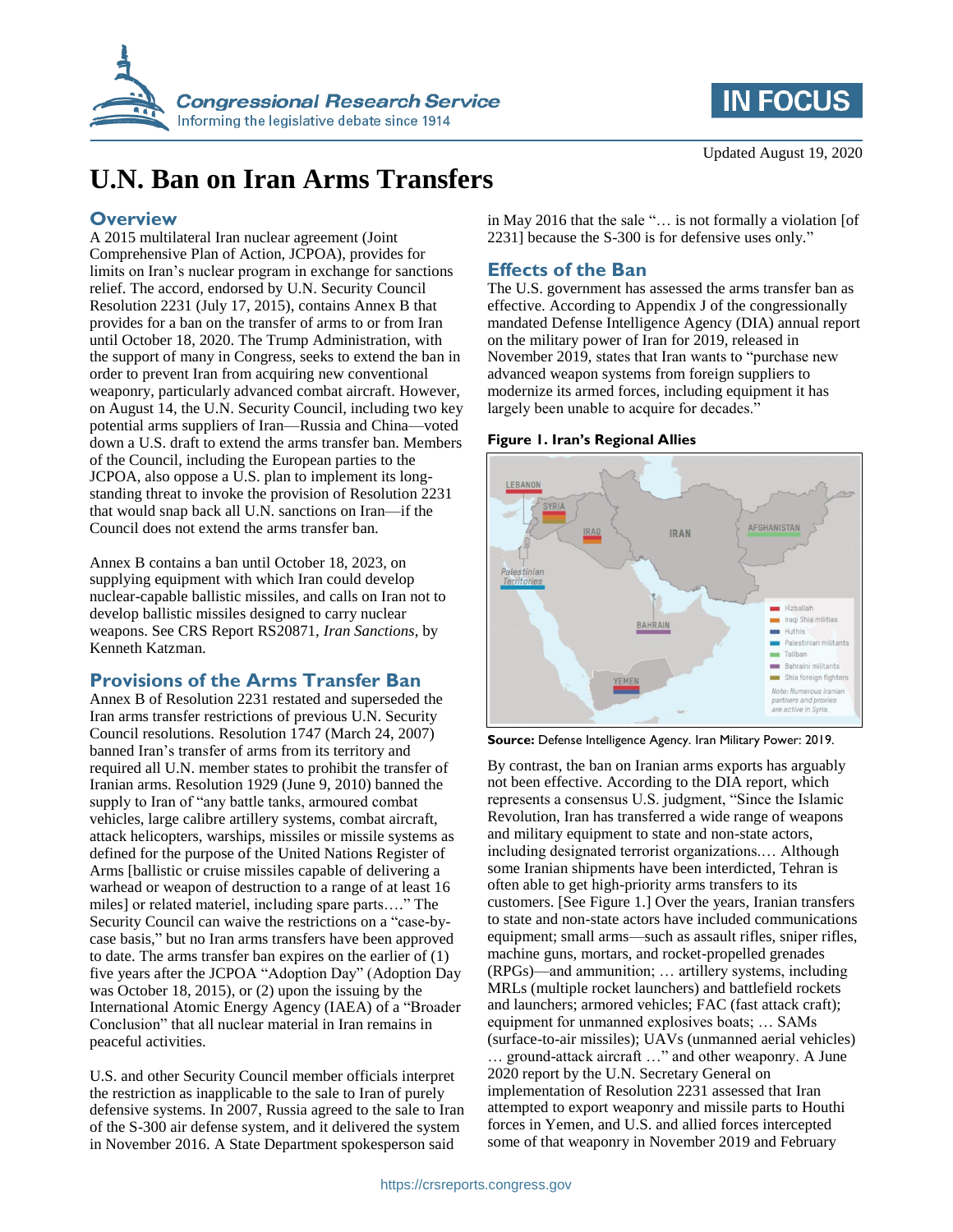2020. See CRS Report R44017, *Iran's Foreign and Defense Policies*, by Kenneth Katzman.

#### <span id="page-1-0"></span>**Figure 2. Iran Military Structure and Size Estimates**

| <b>Islamic Revolutionary Guard Corps (IRGC)</b> |         | <b>Regular Forces (Artesh)</b>                                   |         |
|-------------------------------------------------|---------|------------------------------------------------------------------|---------|
| <b>IRGC Ground Force</b><br>(IRGCGF)            | 150,000 | <b>Islamic Republic of</b><br>Iran Ground Force<br>(IRIGF)       | 350,000 |
| <b>IRGC Navy (IRGCN)</b>                        | 20,000  | <b>Islamic Republic of</b><br>Iran Navy (IRIN)                   | 18,000  |
| <b>IRGC Aerospace Force</b><br>(IRGCASE)        | 15,000  | Islamic Republic of<br>Iran Air Force (IRIAF)                    | 37,000  |
| <b>IRGC Qods Force</b><br>$(IRGC-QF)$           | 5,000   | <b>Islamic Republic of</b><br>Iran Air Defense Force<br>(IRIADF) | 15,000  |
| Basij (Reserves)                                | 450,000 | <b>Total:</b>                                                    | 420,000 |
| <b>Total (excl. Basij)</b>                      | 190,000 |                                                                  |         |
| <b>Total (incl. Basij)</b>                      | 640,000 |                                                                  |         |
|                                                 |         | <b>Total Military (Active): 610,000</b>                          |         |
|                                                 |         | Total Military (incl. Reserves): 1,060,000                       |         |

**Source:** Defense Intelligence Agency. Iran Military Power: 2019.

#### **Relevant Laws, Authorities, and Options for the Administration and Congress**

The stated Iran policy of the Trump Administration is to apply "maximum pressure" on Iran's economy, through the imposition of U.S. sanctions, to compel Iran to alter its behavior. The Administration cited the expiration of the arms transfer ban as one among several reasons that the JCPOA was sufficiently flawed to justify a U.S. exit from the accord in May 2018. As part of the maximum pressure campaign, the Administration insisted on keeping the arms transfer ban in place. At a meeting of the U.N. Security Council on June 30, Secretary of State Michael Pompeo stated "Don't just take it from the United States, listen to countries in the region. From Israel to the Gulf, countries in the Middle East—who are most exposed to Iran's predations—are speaking with one voice: Extend the arms embargo." A May 4, 2020, House letter, signed by 387 Members, "urge[s] increased diplomatic action by the United States to renew the expiring United Nations arms embargo against Iran…."

The annual Iran military report, cited above, states "Iran's potential acquisitions after the lifting of UNSCR 2231 restrictions include Russian Su-30 fighters, Yak-130 trainers, and T-90 MBTs (main battle tanks). Iran has also shown interest in acquiring S-400 air defense systems and Bastian coastal defense systems from Russia." On June 23, 2020, Secretary Pompeo posted a Twitter message that "If the U.N. Arms Embargo on Iran expires in October, Iran will be able to buy new fighter aircraft like Russia's SU-30 and China's J-10. With these highly lethal aircraft, Europe and Asia could be in Iran's crosshairs." The composition of Iran's forces is depicted in [Figure 2.](#page-1-0)

In August 2020, the United States circulated a draft U.N. Security Council resolution that would extend the arms transfer ban "until the Security Council decides otherwise." Several Council members, including those in Europe, stated opposition to extending, arguing that doing so might cause Iran to leave the JCPOA entirely. Regional U.S. allies, including Israel and the Arab monarchy states of the Persian Gulf, publicly supported the proposed extension.

On August 14, the Security Council completed the voting process on the U.S. extension draft. The United States and the Dominican Republic voted in favor, Russia and China voted against, and the remaining eleven Council members abstained. Secretary of State Pompeo immediately denounced the adverse U.N. vote, saying "The Security Council's failure to act decisively in defense of international peace and security is inexcusable." President Trump stated that the United States would proceed to implement its threat to invoke a snapback of all U.N. sanctions that were lifted upon implementation of the JCPOA, if the arms embargo were not extended. He said "We'll be doing a snapback. You'll be watching it next week."

The U.S. plan to trigger a sanctions snapback is based on a State Department legal interpretation of Resolution 21231. According to U.S. officials, Resolution 2231 stipulates that a JCPOA participant could, after notifying the Security Council of an issue that the government "believes constitutes significant non-performance of [JCPOA] commitments," trigger an automatic draft resolution keeping sanctions relief in effect. A U.S. veto of this resolution would reimpose the suspended sanctions. On April 30, 2020, the then-State Department Special Representative for Iran, Ambassador Brian Hook, asserted that this option is available because the U.S. right "as a participant [in Resolution 2231] is something which exists independently of the JCPOA."

However, European, Iranian, Russian, and other officials have opposed the U.S. assertion that it can trigger a snapback. On August 16, EU foreign policy chief Josep Borrell said "Given that the US unilaterally withdrew from the JCPOA in May 2018 and has not participated in any JCPOA structures or activities subsequently, the US cannot be considered as a JCPOA participant. We therefore consider that the US is not in a position to resort to mechanisms reserved for JCPOA participants [such as the so-called snapback]." Despite the dispute over the U.S. standing to trigger a snapback, Secretary of State Pompeo reportedly planned to meet on August 20 with the representative of the current Security Council president— Indonesia—to proceed with the process of snapping back JCPOA sanctions. It is not clear what entity or person might adjudicate the dispute over the U.S standing to do so, and it is not clear that a reimposition of sanctions would obtain broad international implementation

If the United States is not able to snap back sanctions, including the ban, the Administration might use its sanctions authorities to deter any arms sales to Iran. These include the Iran-Iraq Arms Non-Proliferation Act, the Iran, North Korea, and Syria Nonproliferation Act (INKSNA), Executive Order 13382, the Countering America's Adversaries through Sanctions Act, and Iran's designation as a state sponsor of terrorism provides authorities for the President to sanction arms suppliers to Iran. Alternatively, the United States might try to work with potential arms sellers to Iran to dissuade them from completing any sales.

**Kenneth Katzman**, Specialist in Middle Eastern Affairs